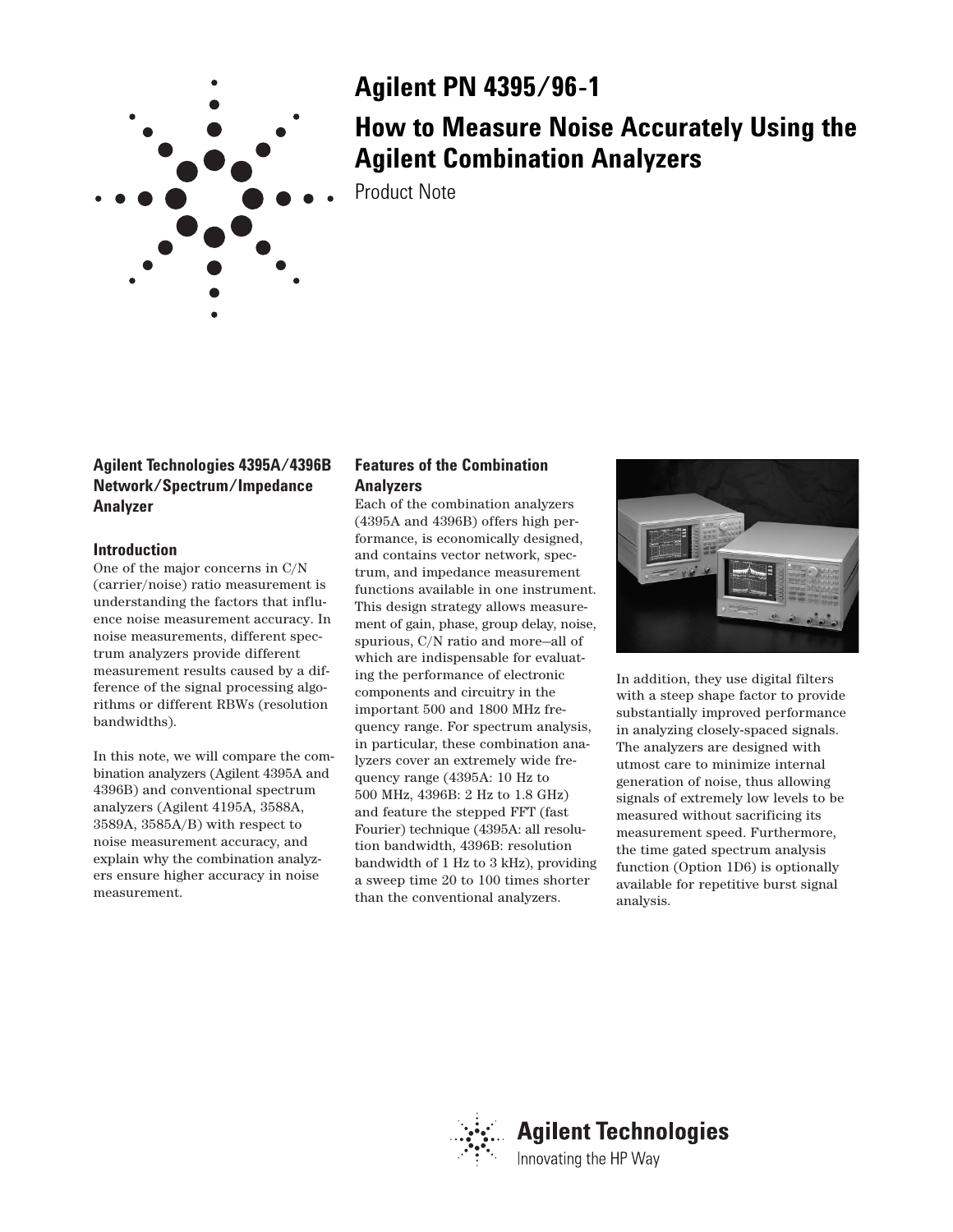# **Differences between Analyzer Models**

Measurement results vary from one analyzer model to another most frequently due to the following:

1. Difference in signal detection method between spectrum analyzers

2. Difference in RBW and its shape factor

Each difference is discussed in detail through comparison between the combination analyzers and other spectrum analyzers:

## **1. Difference in signal detection method between spectrum analyzers**

Spectrum analyzers use one of the following detection methods:

A. Conventional detection method using a logarithmic amplifier and an envelope detector

B. True RMS level detection method based on the digitized incoming signal

When the conventional detection method is used, the noise level appears approximately 2.5 dB lower than the true RMS value, which is approximately 1.45 dB at the output of the logarithmic amplifier, and 1.05 dB at the output of the envelope detector. Therefore, a correction factor of 2.5 dB must be added to the measured noise level to provide the actual (RMS) level. Detection method B, however, leaves no room for error because the true RMS value of the incoming signal is obtained. The combination analyzers employ the true RMS level detection method, thus ensuring accuracy in noise measurement. Table 1 shows the detection method used by each model and the correction required to obtain the actual noise level.

# **2. Difference in RBW and shape factor**

Noise is defined as spectral energy that is present over an entire frequency band. Consequently, measured noise level varies depending on the RBW (resolution bandwidth) of the filtering and the shape factor used by each analyzer.

The RBW filter (IF filter provided at the last filtering stage in an analyzer) can be broadly divided into two types: analog and digital filters. An analog RBW filter may cause up to 20% inaccuracy in its bandwidth. This means that the indicated noise level can be inaccurate by as much as 1.5 dB. A digital filter, however, causes no more than 1% inaccuracy in its bandwidth, which results in an inaccuracy of 1 dB or less.



**Figure 1. Difference in detection method**

## **Table 1. Detection method of analyzers and correction required to obtain actual noise level**

| Model     | <b>Detection Method</b>                            | <b>Correction Required</b><br>Measurement results $+2.5$ dB |  |  |  |
|-----------|----------------------------------------------------|-------------------------------------------------------------|--|--|--|
| 3585A/B   | $(1)$ Logarithmic amplifier $+$ envelope detection |                                                             |  |  |  |
| 4195A     | $(1)$ Logarithmic amplifier $+$ envelope detection | Measurement results $+2.5$ dB                               |  |  |  |
| 3588A/89A | (2) True RMS level detection                       | Not required                                                |  |  |  |
| 4395A     | (2) True RMS level detection                       | Not required                                                |  |  |  |
| 4396B     | (2) True RMS level detection                       | Not required                                                |  |  |  |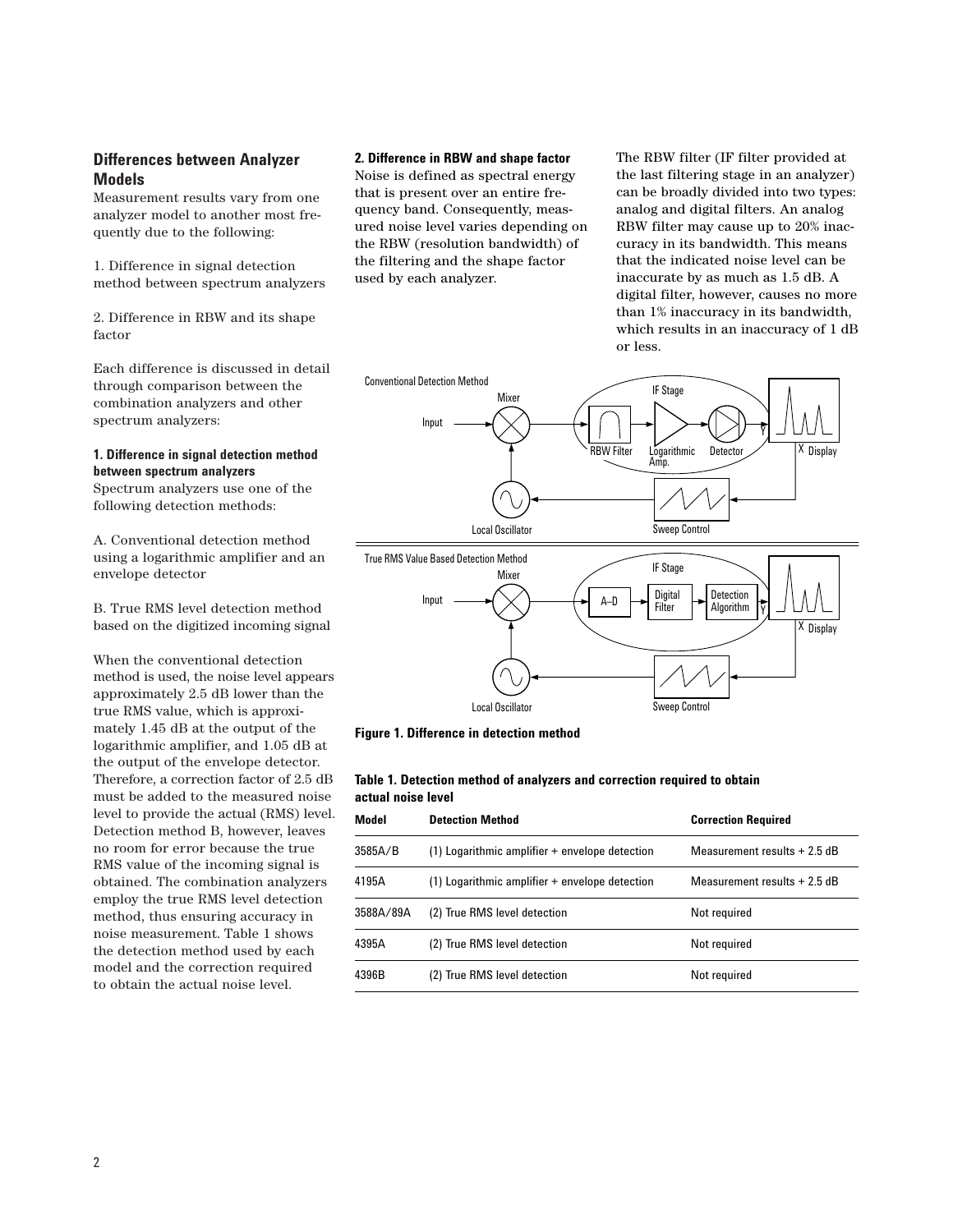The Agilent combination analyzers use digital RBW filters (4395A: all RBWs, 4396B: 1 to 3 kHz RBW), thus minimizing inaccuracy for precise measurement of noise levels. In addition, these filters offer a steep shape factor for substantially improved performance in analyzing signals whose frequencies are spaced close to one another.

The effective noise bandwidth (ENBW) is generally used for noise level measurement because the shape of the real RBW filter (IF filter provided at the last filtering stage in an analyzer) is not completely rectangular. Figure 2 shows the definition of effective noise bandwidth. Effective noise bandwidth (ENBW) is normally represented by  $k \times RBW$ , where factor k is determined by the shape factor of RBW filter. Table 2 shows the correspondence between RBWs and ENBWs for each analyzer model.

In general, the normalized noise level (dBm/Hz) measured by noise marker function is equal in different RBWs measurements with the different spectrum analyzers. Also, a noise level measured in a specific bandwidth can be normalized to represent the corresponding level in the 1-Hz or any other bandwidth. In this case, we calculate the correction factor first, and then subtract this factor from the measured noise level as shown below.

Correction factor =  $10 \times$  log ((ENBW to be normalized)/(ENBW in which the noise level is measured))



**Figure 2. Effective noise bandwidth**

When you wish to normalize the noise level measured at RBW = 30 kHz with the 4396B for the 1-Hz bandwidth,

Correction factor =  $10 \times$  log (1/32.1 k) =  $-45.1$  dB

Thus, the noise power (power spectrum density) normalized for the true 1-Hz bandwidth can be obtained by subtracting 45.1 dB from the noise level measured at RBW = 30 kHz.

# **Ensuring Consistency between Noise Levels Obtained by Different Analyzer Models**

When the noise marker function is not used, noise levels measured with different analyzer models are not always consistent with one another due to the difference in detection method or RBW (ENBW), as mentioned earlier. To ensure consistency, therefore, corrections are required to compensate for the difference in measured levels, which result from the difference in detection method and bandwidth.

The following shows how to normalize a noise level measured with one analyzer to obtain the corresponding level with other analyzer.

As an example, we consider noise level N measured at RBW = 30 kHz with the 4395A and normalize it to obtain the corresponding level at RBW = 30 kHz with the 4195A. First, make a correction to compensate for the difference in measured level—a result of the difference in the detection method. The 4395A employs the true RMS level detection method while the 4195A uses the logarithmic amplifier and envelope detection method. Consequently, the noise level measured with the 4195A is approximately 2.5 dB lower than that with the 4395A. We must also use the ENBW to calculate the correction factor for normalization.

#### **Table 2. Correspondence between RBWs and ENBWs for analyzer models**

|            | 3585A/B          |                  | 3588A/89A   |            | 4195A       |            | 4395A             |            | 4396B             |  |
|------------|------------------|------------------|-------------|------------|-------------|------------|-------------------|------------|-------------------|--|
| <b>RBW</b> | <b>ENBW</b>      | <b>RBW</b>       | <b>ENBW</b> | <b>RBW</b> | <b>ENBW</b> | <b>RBW</b> | <b>ENBW</b>       | <b>RBW</b> | <b>ENBW</b>       |  |
|            |                  | 17 k             | 18 k        |            |             |            |                   | 3 M        | 3.21 M            |  |
|            |                  | 9.1 <sub>k</sub> | 9.6k        |            |             | 1 M        | 1.01 <sub>M</sub> | 1 M        | 1.02 <sub>M</sub> |  |
|            |                  | 4.6k             | 4.9k        | 300 k      | 284 k       | 300 k      | 303k              | 300 k      | 315k              |  |
|            |                  | 2.3k             | 2.4k        | 100k       | 101 k       | 100k       | 101k              | 100k       | 108k              |  |
| 30 k       | 33.3k            | 1.2 <sub>k</sub> | 1.3k        | 30 k       | 28.2 k      | 30 k       | 30.3k             | 30k        | 32.1 k            |  |
| 10 k       | 11.1k            | 580              | 614.8       | 10 k       | 10.6k       | 10k        | 9.91k             | 10k        | 10.4k             |  |
| 3 k        | 3.3k             | 290              | 307.4       | 3 k        | 2.97k       | 3 k        | 3.14 k            | 3 k        | 3.031 k           |  |
| 1 k        | 1.1 <sub>k</sub> | 150              | 159         | 1 k        | 0.95k       | 1 k        | 1.01k             | 1 k        | 1.103k            |  |
| 300        | 333              | 73               | 77.4        | 300        | 310         | 300        | 310               | 300        | 319               |  |
| 100        | 111              | 36               | 38.2        | 100        | 103         | 100        | 98.2              | 100        | 108               |  |
| 30         | 33.3             | 18               | 19.1        | 30         | 33.8        | 30         | 31.2              | 30         | 31.9              |  |
| 10         | 11.1             | 9.1              | 9.6         | 10         | 9.7         | 10         | 10.1              | 10         | 10.8              |  |
| 3          | 3.3              | 4.5              | 4.8         | 3          | 2.96        | 3          | 3.07              | 3          | 3.36              |  |
| 1          | 1.1              | 2.3              | 2.4         |            |             | 1          | 0.975             | 1          | 1.08              |  |
|            |                  | 1.1              | 1.2         |            |             |            |                   |            |                   |  |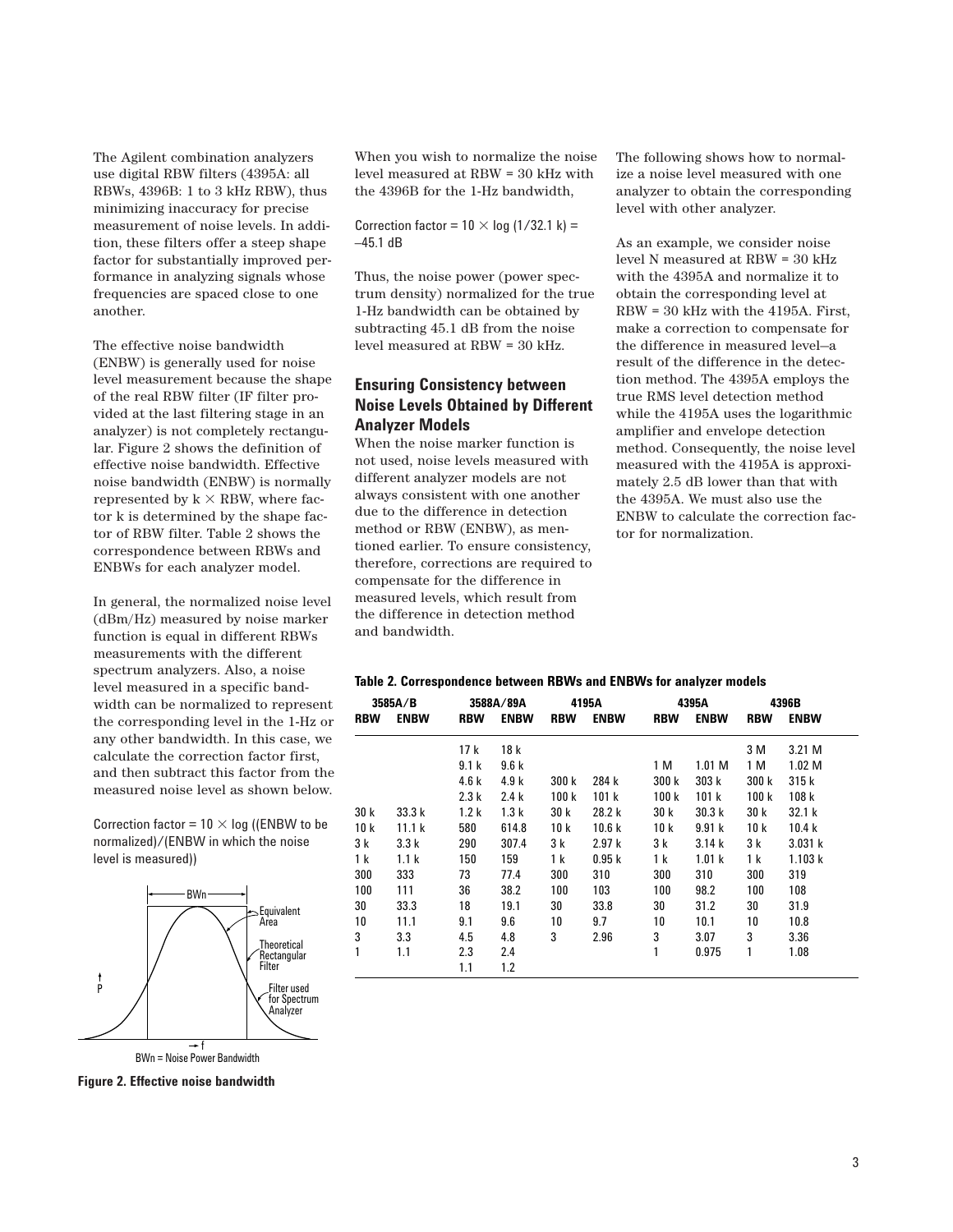The ENBW for RBW = 30 kHz in the 4395A is 30.3 kHz while that for RBW  $= 30$  kHz in the 4195A is 28.2 kHz.

Thus,

Correction factor =  $10 \log (28.2 \text{ kHz}/30.3 \text{ kHz})$  $=-0.3$  dB

Adding the difference in measured noise level and the correction factor,

 $-2.5$  dB $-0.3$  dB =  $-2.8$  dB

Therefore, noise level N (dBm) measured @RBW = 30 kHz in the 4395A would be measured as N–2.8 (dBm) @RBW = 30 kHz in the 4195A. For example, shown in Figure 3 is a noise signal that is measured as approximately –88 dBm @RBW = 30 kHz in the 4395A.

If we measure this noise at RBW = 30 kHz in the 4195A, it should be corrected as approximately –90.8 dBm  $(N-2.8 = -88-2.8 = -90.8$  dBm). The noise level was measured as approximately –90.8 dBm, as shown in Figure 4. Thus, theoretical results are in good correlation with measurement data.

# **Measurement Format at Noise Measurements**

The Agilent combination analyzer family (4395A and 4396B) has two methods for automatic normalization (spectrum power density automatic calculation (dBm/Hz)). One is to use the noise format function, and the other is to use marker noise function. The noise format function allows you to automatically set the detection model to the sample mode (which is equal to the peak-off mode), to normalize all measurement results to the value at 1 Hz ENBW, and to display the normalized value (dBm/Hz) on the screen.

The marker noise function allows you to normalize the value at the marker position to the value at 1 Hz ENBW. This is the same function as the marker noise function in the other conventional spectrum analyzers (Agilent 3585A/B, 3588A/89A) except for the detection mode setting. In the conventional spectrum analyzers, when the noise marker function is turned to ON, the detection mode is automatically set to the sample mode and several measurements are executed. After that, the average value (by calculating these results) is normalized to the value at 1 Hz ENBW (dBm/Hz). In contrast, when the combination analyzer's marker noise function is turned to ON, the detection mode is NOT set to the sample mode automatically, and the averaging is NOT performed. When the Combination Analyzer's marker noise function is used, the detection mode must be set to the sample mode, and the VBW must be set to the proper value for averaging the noise value.



**Figure 3. Noise measurement at RBW= 30 kHz in the 4395A**



**Figure 4. Noise measurement at RBW= 30 kHz in the 4195A**